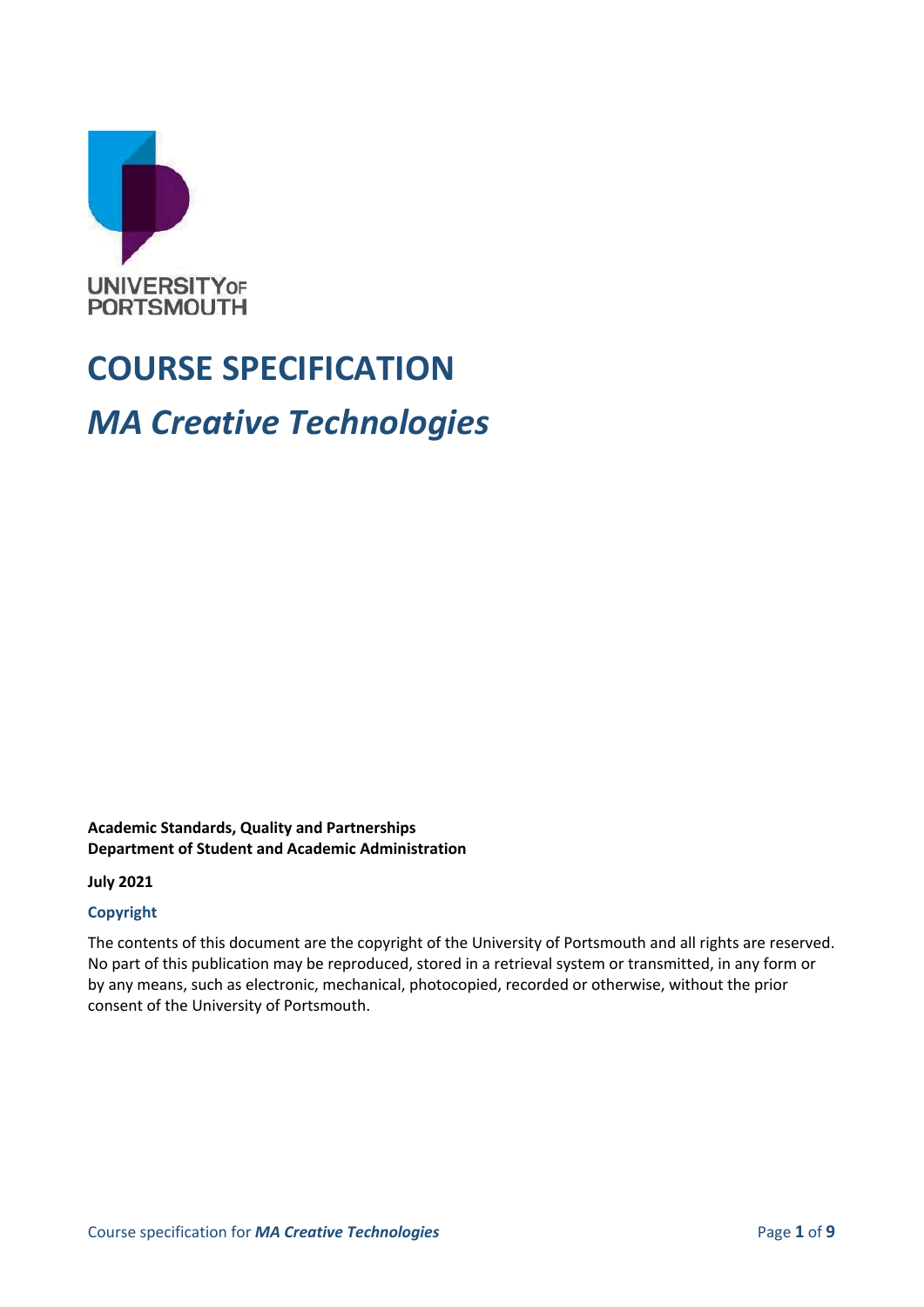# **COURSE SPECIFICATION**

| <b>Course Title</b>                                                                           | <b>MA Creative Technologies</b>                           |
|-----------------------------------------------------------------------------------------------|-----------------------------------------------------------|
| <b>Final Award</b>                                                                            | <b>MA Animation</b><br><b>MA Extended Reality</b>         |
|                                                                                               | <b>MA Games Development</b><br><b>MA Music Technology</b> |
| <b>Exit Awards</b>                                                                            | PGCert, PGDip                                             |
| Course Code / UCAS code (if applicable)                                                       | P3277FTC/PTC                                              |
| Mode of study                                                                                 | Full time, Part time                                      |
| Mode of delivery                                                                              | Campus                                                    |
| Normal length of course                                                                       | 1 year full time, 2 years part time                       |
| Cohort(s) to which this course specification<br>applies                                       | September 2021 intake onwards                             |
| <b>Awarding Body</b>                                                                          | University of Portsmouth                                  |
| <b>Teaching Institution</b>                                                                   | University of Portsmouth                                  |
| Faculty                                                                                       | Faculty of Creative and Cultural Industries               |
| School/Department/Subject Group                                                               | <b>School of Creative Technologies</b>                    |
| School/Department/Subject Group webpage                                                       | <b>School of Creative Technologies</b>                    |
| Course webpage including entry criteria                                                       | <b>MA Creative Technologies</b>                           |
| Professional and/or Statutory Regulatory<br><b>Body accreditations</b>                        | None                                                      |
| <b>Quality Assurance Agency Framework for</b><br>Higher Education Qualifications (FHEQ) Level | Level <sub>7</sub>                                        |

This course specification provides a summary of the main features of the course, identifies the aims and learning outcomes of the course, the teaching, learning and assessment methods used by teaching staff, and the reference points used to inform the curriculum.

This information is therefore useful to potential students to help them choose the right course of study, to current students on the course and to staff teaching and administering the course.

Further detailed information on the individual modules within the course may be found in the relevant module descriptors and the Course Handbook provided to students on enrolment.

Please refer to the [Course and Module Catalogue](https://course-module-catalog.port.ac.uk/#/welcome) for further information on the course structure and modules.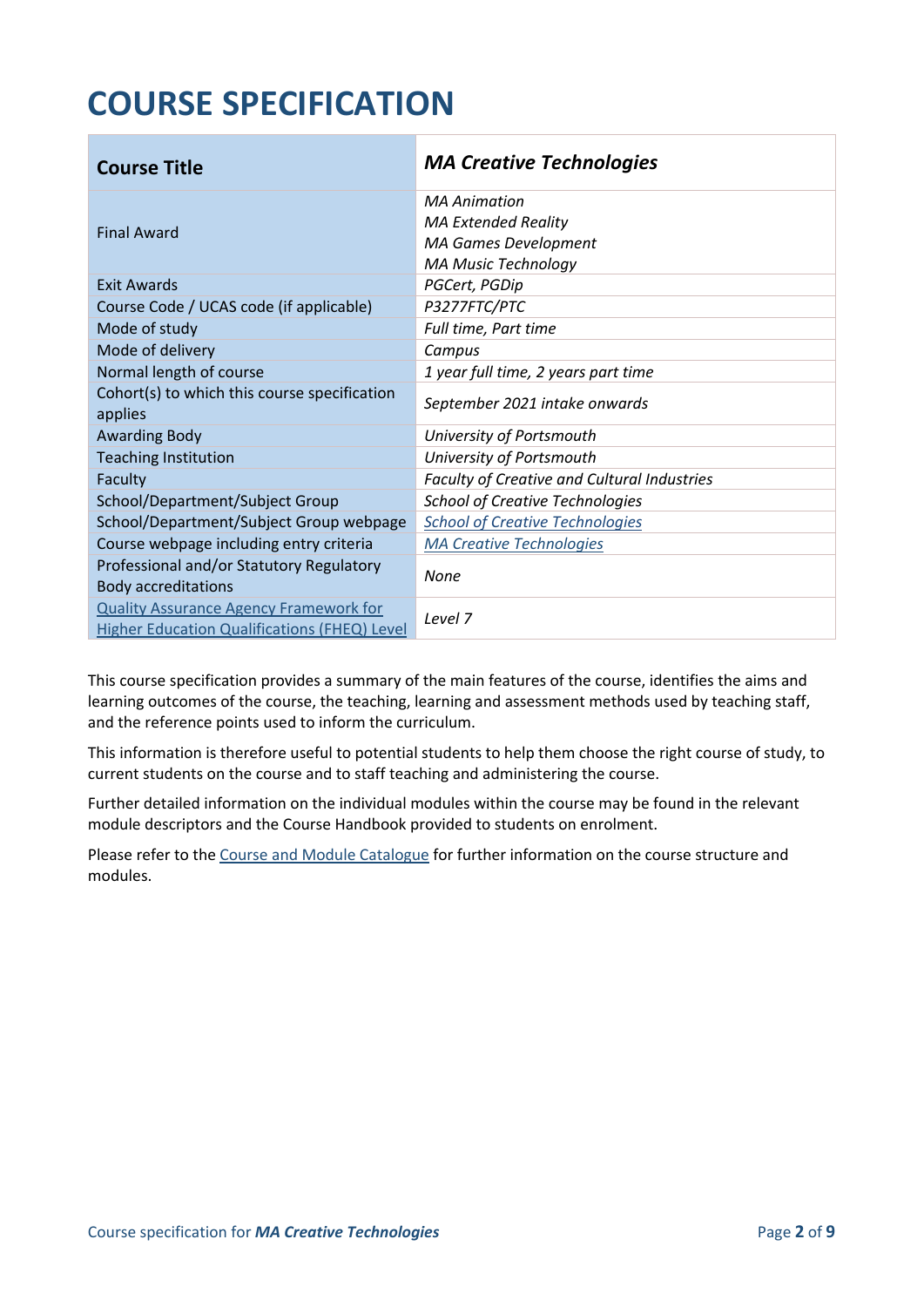## **Educational aims of the course**

The course aims to equip students with the creative, reflective, academic and professional skills required to pursue a career in the creative industries, focussing on Animation, Games Development, Music Technology or Extended Reality. Within the academic environment students develop a wide range of intellectual, analytical and problem-solving skills, which are then appropriately applied. This course aims to provide a framework that facilitates individual exploration and research, providing opportunities to demonstrate this advanced knowledge within specialist areas of enquiry. Particular emphasis is placed on the individual's ability to define, explore, evaluate and reflect on subject related issues. Creative practice and aesthetic discourse within their subject and across disciplines combine to locate the successful graduates at the forefront of contemporary practice.

In addition, and more generally, the course aims to:

- Provide a challenging, stimulating and self-rewarding study environment and hence provide an advanced educational experience, which develops the intellectual and practical skills of the student.
- Enable students to develop specialist interests and knowledge by way of negotiated learning.
- Provide an opportunity for students to develop as critically reflective practitioners in their chosen specialism.
- Provide students with the opportunity to develop creative practice in a critical framework of enquiry.
- Accommodate student needs in relation to maximising their career potential, or progress to higher postgraduate study, by enabling them to develop knowledge, critical understanding and advanced skills in their chosen subject area, as well as related professional and career management skills.

#### **Course Learning Outcomes and Learning, Teaching and Assessment Strategies**

The [Quality Assurance Agency for Higher Education \(QAA\)](https://www.qaa.ac.uk/en) sets out a national framework of qualification levels, and the associated standards of achievement are found in their Framework for Higher Education [Qualifications](https://www.qaa.ac.uk/quality-code/qualifications-frameworks) document.

The Course Learning Outcomes for this course are outlined in the tables below.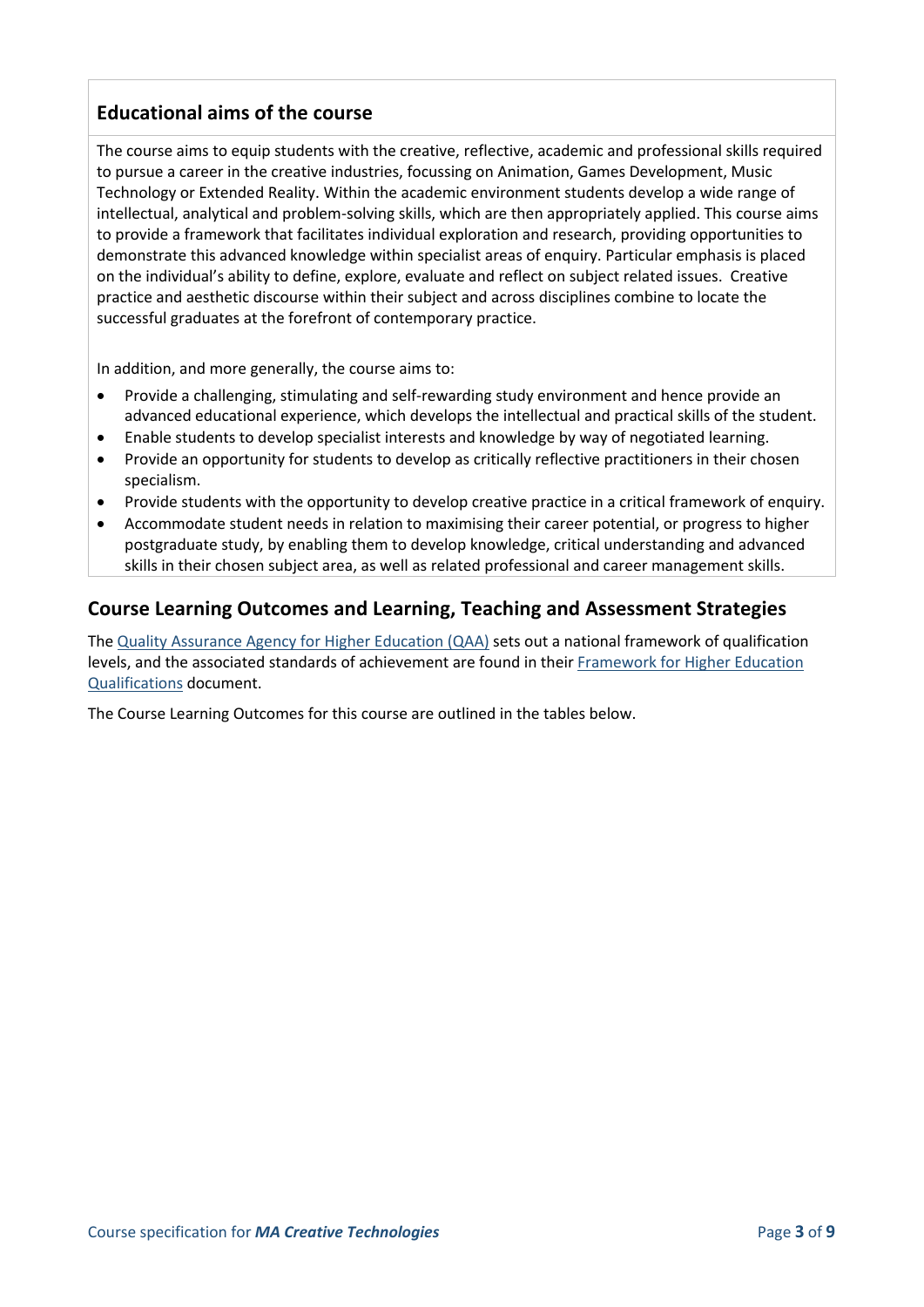#### **A. Knowledge and understanding:**

| LO<br>number   | <b>Learning outcome</b>                                                                                                                                                                                                                                                                                      | <b>Learning and</b><br><b>Teaching</b><br>methods                                                                                                                                          | <b>Assessment</b><br>methods                                                                                                                                                                   |
|----------------|--------------------------------------------------------------------------------------------------------------------------------------------------------------------------------------------------------------------------------------------------------------------------------------------------------------|--------------------------------------------------------------------------------------------------------------------------------------------------------------------------------------------|------------------------------------------------------------------------------------------------------------------------------------------------------------------------------------------------|
| A1             | Gather, critically evaluate and synthesise new and<br>existing knowledge, for application in self-directed and<br>original ways for the effective solution of a problem,<br>which may benefit the economy or society.                                                                                        | Lectures,<br>seminars and<br>studio work<br>support a<br>framework for<br>pursuing an<br>individual<br>research and<br>development<br>project. This is<br>supported by<br>two supervisors. | Formative peer<br>review and<br>supervisor<br>feedback inform<br>summative<br>portfolios of<br>design and<br>development<br>documentation,<br>along with<br>personal<br>reflective<br>reviews. |
| A2             | Critically appraise the methods of research related to<br>the field of study and apply appropriate techniques of<br>analysis to their own research.                                                                                                                                                          | Lectures,<br>seminars and<br>studio work<br>support a<br>framework for<br>pursuing an<br>individual<br>research and<br>development<br>project. This is<br>supported by<br>two supervisors. | Formative peer<br>review and<br>supervisor<br>feedback inform<br>summative<br>portfolios of<br>design and<br>development<br>documentation,<br>along with<br>personal<br>reflective<br>reviews. |
| A <sub>3</sub> | Develop advanced, critical and reflective knowledge in<br>the field of study, including production processes or<br>specialist hardware technologies, software techniques<br>and programming requirements, focussing on the<br>ability and readiness to question its principles, practices<br>and boundaries. | Lectures,<br>seminars and<br>studio work<br>support a<br>framework for<br>pursuing an<br>individual<br>research and<br>development<br>project. This is<br>supported by<br>two supervisors. | Formative peer<br>review and<br>supervisor<br>feedback inform<br>summative<br>portfolios of<br>design and<br>development<br>documentation,<br>along with<br>personal<br>reflective<br>reviews. |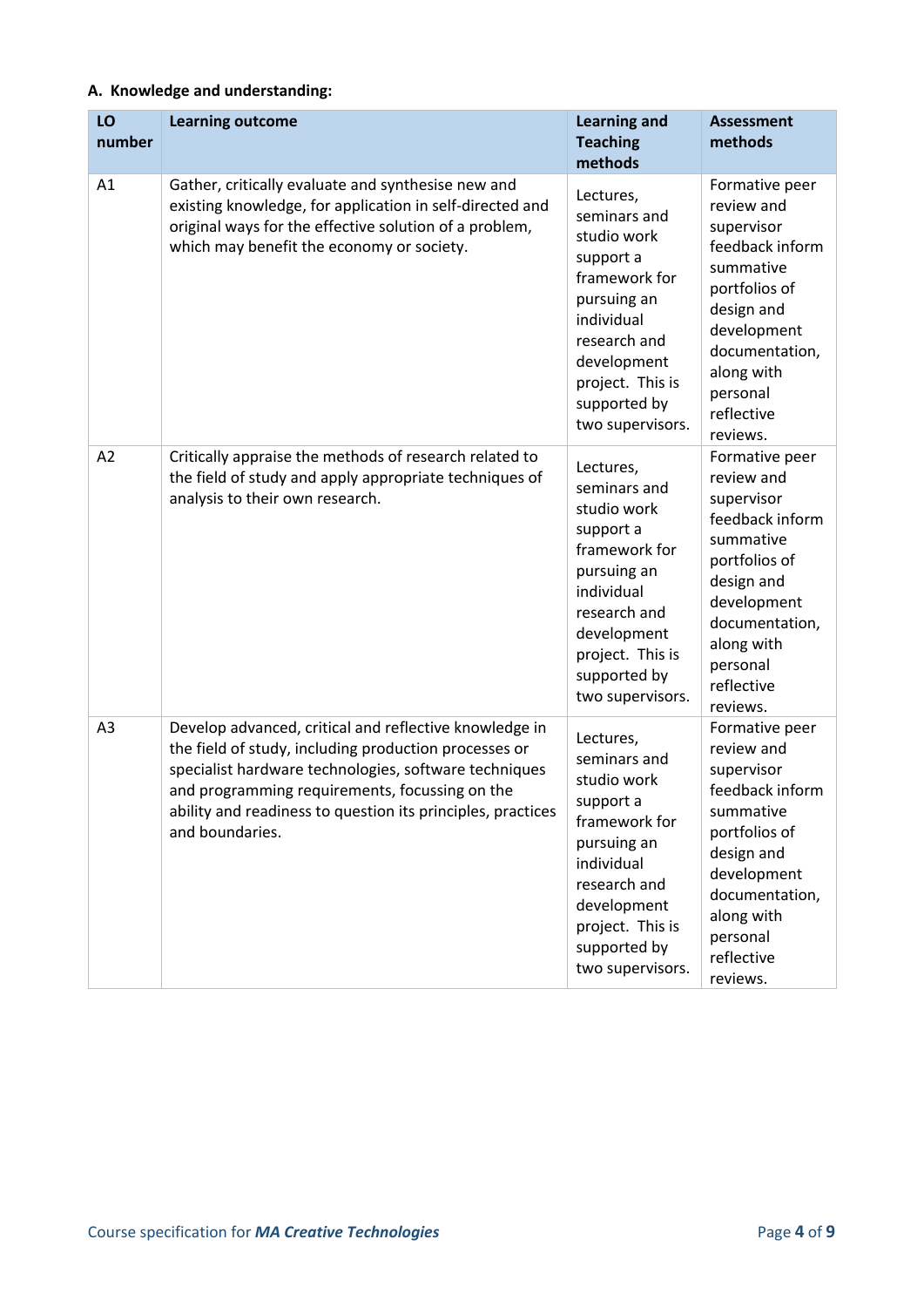| LO<br>number   | <b>Learning outcome</b>                                                                                                                                                                                        | <b>Learning and</b><br><b>Teaching</b><br>methods                                                                                                                                          | <b>Assessment</b><br>methods                                                                                                                                                                   |
|----------------|----------------------------------------------------------------------------------------------------------------------------------------------------------------------------------------------------------------|--------------------------------------------------------------------------------------------------------------------------------------------------------------------------------------------|------------------------------------------------------------------------------------------------------------------------------------------------------------------------------------------------|
| <b>B1</b>      | Think independently, analytically and creatively, and<br>engage imaginatively with ideas, concepts and<br>arguments developed at an advanced level in the field<br>of study and across discipline boundaries.  | Lectures,<br>seminars and<br>studio work<br>support a<br>framework for<br>pursuing an<br>individual<br>research and<br>development<br>project. This is<br>supported by<br>two supervisors. | Formative peer<br>review and<br>supervisor<br>feedback inform<br>summative<br>portfolios of<br>design and<br>development<br>documentation,<br>along with<br>personal<br>reflective<br>reviews. |
| <b>B2</b>      | Employ both convergent and divergent thinking in the<br>processes of observation, investigation, speculative<br>enquiry and creative practice.                                                                 | Lectures,<br>seminars and<br>studio work<br>support a<br>framework for<br>pursuing an<br>individual<br>research and<br>development<br>project. This is<br>supported by<br>two supervisors. | Formative peer<br>review and<br>supervisor<br>feedback inform<br>summative<br>portfolios of<br>design and<br>development<br>documentation,<br>along with<br>personal<br>reflective<br>reviews. |
| B <sub>3</sub> | Evaluate scholarship, research and critical debates<br>arising from the placing of creative practice in wider<br>contexts and question the nature of theoretical<br>constructs within the creative discipline. | Lectures,<br>seminars and<br>studio work<br>support a<br>framework for<br>pursuing an<br>individual<br>research and<br>development<br>project. This is<br>supported by<br>two supervisors. | Formative peer<br>review and<br>supervisor<br>feedback inform<br>summative<br>portfolios of<br>design and<br>development<br>documentation,<br>along with<br>personal<br>reflective<br>reviews. |

#### **B. Cognitive (Intellectual or Thinking) skills, able to:**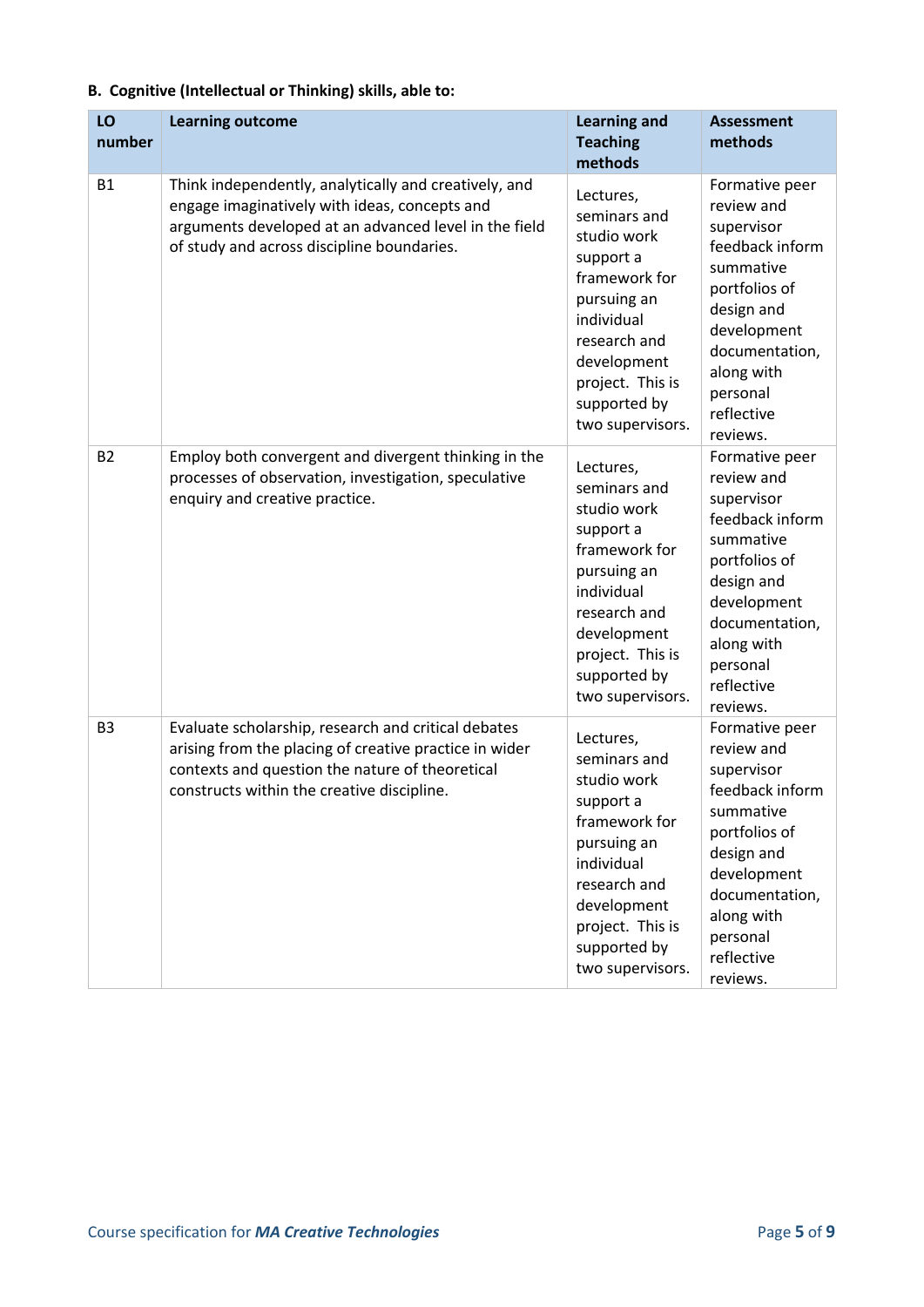|  |  |  |  | C. Practical (Professional or Subject) skills, able to: |
|--|--|--|--|---------------------------------------------------------|
|--|--|--|--|---------------------------------------------------------|

| LO<br>number   | <b>Learning outcome</b>                                                                                                                                                                                                                                                 | <b>Learning and</b><br><b>Teaching</b>                                                                                                                                                                 | <b>Assessment</b><br>methods                                                                                                                                                                   |
|----------------|-------------------------------------------------------------------------------------------------------------------------------------------------------------------------------------------------------------------------------------------------------------------------|--------------------------------------------------------------------------------------------------------------------------------------------------------------------------------------------------------|------------------------------------------------------------------------------------------------------------------------------------------------------------------------------------------------|
|                |                                                                                                                                                                                                                                                                         | methods                                                                                                                                                                                                |                                                                                                                                                                                                |
| C1             | Generate ideas, concepts, proposals, solutions or<br>arguments independently and situate these within the<br>critical, contextual, historical, conceptual, economic,<br>social, environmental and ethical dimensions of the<br>student's discipline.                    | Lectures,<br>seminars and<br>studio work<br>support a<br>framework for<br>pursuing an<br>individual<br>research and<br>creative<br>development<br>project. This is<br>supported by<br>two supervisors. | Formative peer<br>review and<br>supervisor<br>feedback inform<br>summative<br>portfolios of<br>design and<br>development<br>documentation,<br>along with<br>personal<br>reflective<br>reviews. |
| C <sub>2</sub> | Employ materials, media, techniques, methods,<br>technologies and tools associated with the discipline<br>studied with skill and imagination while observing<br>sound and ethical working practices, and<br>professional/legal responsibilities relating to the subject | Lectures,<br>seminars and<br>studio work<br>support a<br>framework for<br>pursuing an<br>individual<br>research and<br>creative<br>development<br>project. This is<br>supported by<br>two supervisors. | Formative peer<br>review and<br>supervisor<br>feedback inform<br>summative<br>portfolios of<br>design and<br>development<br>documentation,<br>along with<br>personal<br>reflective<br>reviews. |
| C <sub>3</sub> | Professionally communicate a reasoned perspective on<br>a complex aesthetic problem clearly and effectively to a<br>range of different audiences, including face to face<br>presentations, demonstrations and written<br>communication.                                 | Lectures,<br>seminars and<br>studio work<br>support a<br>framework for<br>pursuing an<br>individual<br>research and<br>creative<br>development<br>project. This is<br>supported by<br>two supervisors. | Formative peer<br>review and<br>supervisor<br>feedback inform<br>summative<br>portfolios of<br>design and<br>development<br>documentation,<br>along with<br>personal<br>reflective<br>reviews. |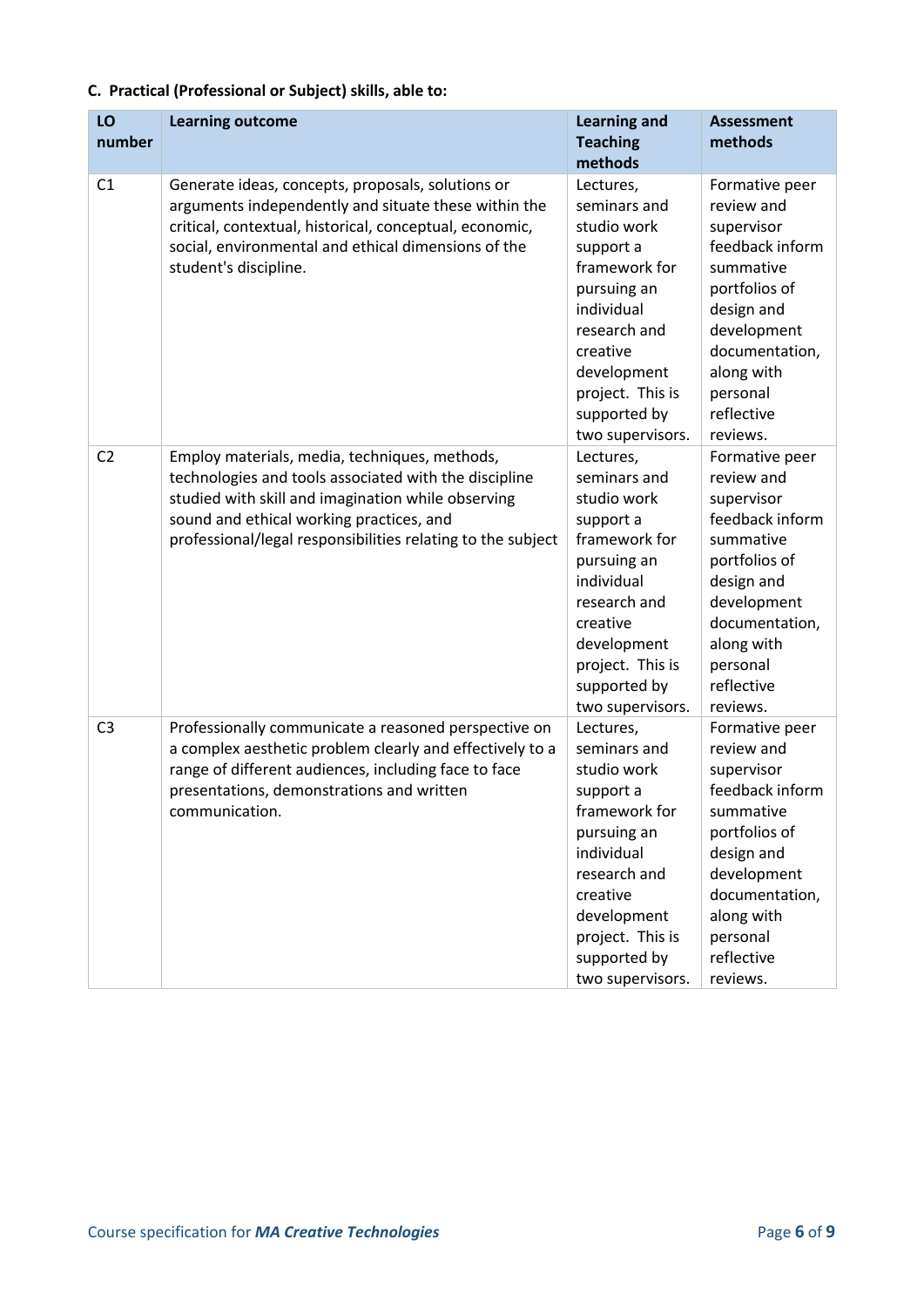| LO             | <b>Learning outcome</b>                                                                                                                                              | <b>Learning and</b>                                                                                                                                                                                                                     | <b>Assessment</b>                                                                                                                                                                                          |
|----------------|----------------------------------------------------------------------------------------------------------------------------------------------------------------------|-----------------------------------------------------------------------------------------------------------------------------------------------------------------------------------------------------------------------------------------|------------------------------------------------------------------------------------------------------------------------------------------------------------------------------------------------------------|
| number         |                                                                                                                                                                      | <b>Teaching methods</b>                                                                                                                                                                                                                 | methods                                                                                                                                                                                                    |
| D <sub>1</sub> | Use current and emerging digital technologies<br>to assist in locating, accessing and critically<br>engaging with information.                                       | Lectures, seminars<br>and studio work<br>support a framework<br>for pursuing an<br>individual research<br>and development<br>project. This is<br>augmented by an<br>explicit programme<br>of professional<br>development<br>activities. | Formative peer<br>review and<br>supervisor feedback<br>inform summative<br>portfolios personal<br>reflective reviews.<br>Presentations and<br>Written assessments<br>reflect direct on<br>graduate skills. |
| D <sub>2</sub> | Strategically plan, successfully manage and<br>resolve dynamically complex work whilst<br>supporting others to achieve success.                                      | Lectures, seminars<br>and studio work<br>support a framework<br>for pursuing an<br>individual research<br>and development<br>project. This is<br>augmented by an<br>explicit programme<br>of professional<br>development<br>activities. | Formative peer<br>review and<br>supervisor feedback<br>inform summative<br>portfolios personal<br>reflective reviews.<br>Presentations and<br>Written assessments<br>reflect direct on<br>graduate skills. |
| D <sub>3</sub> | Proactively pursue academic, professional and<br>career aspirations by addressing personal<br>development needs.                                                     | Lectures, seminars<br>and studio work<br>support a framework<br>for pursuing an<br>individual research<br>and development<br>project. This is<br>augmented by an<br>explicit programme<br>of professional<br>development<br>activities. | Formative peer<br>review and<br>supervisor feedback<br>inform summative<br>portfolios personal<br>reflective reviews.<br>Presentations and<br>Written assessments<br>reflect direct on<br>graduate skills. |
| D <sub>4</sub> | Develop a reflexive approach to work that is<br>defined by equality, respect and ethical<br>practice, whilst identifying enterprise and<br>innovation opportunities. | Lectures, seminars<br>and studio work<br>support a framework<br>for pursuing an<br>individual research<br>and development<br>project. This is<br>augmented by an<br>explicit programme<br>of professional<br>development<br>activities. | Formative peer<br>review and<br>supervisor feedback<br>inform summative<br>portfolios personal<br>reflective reviews.<br>Presentations and<br>Written assessments<br>reflect direct on<br>graduate skills. |

#### **D. Transferrable (Graduate and Employability) skills, able to:**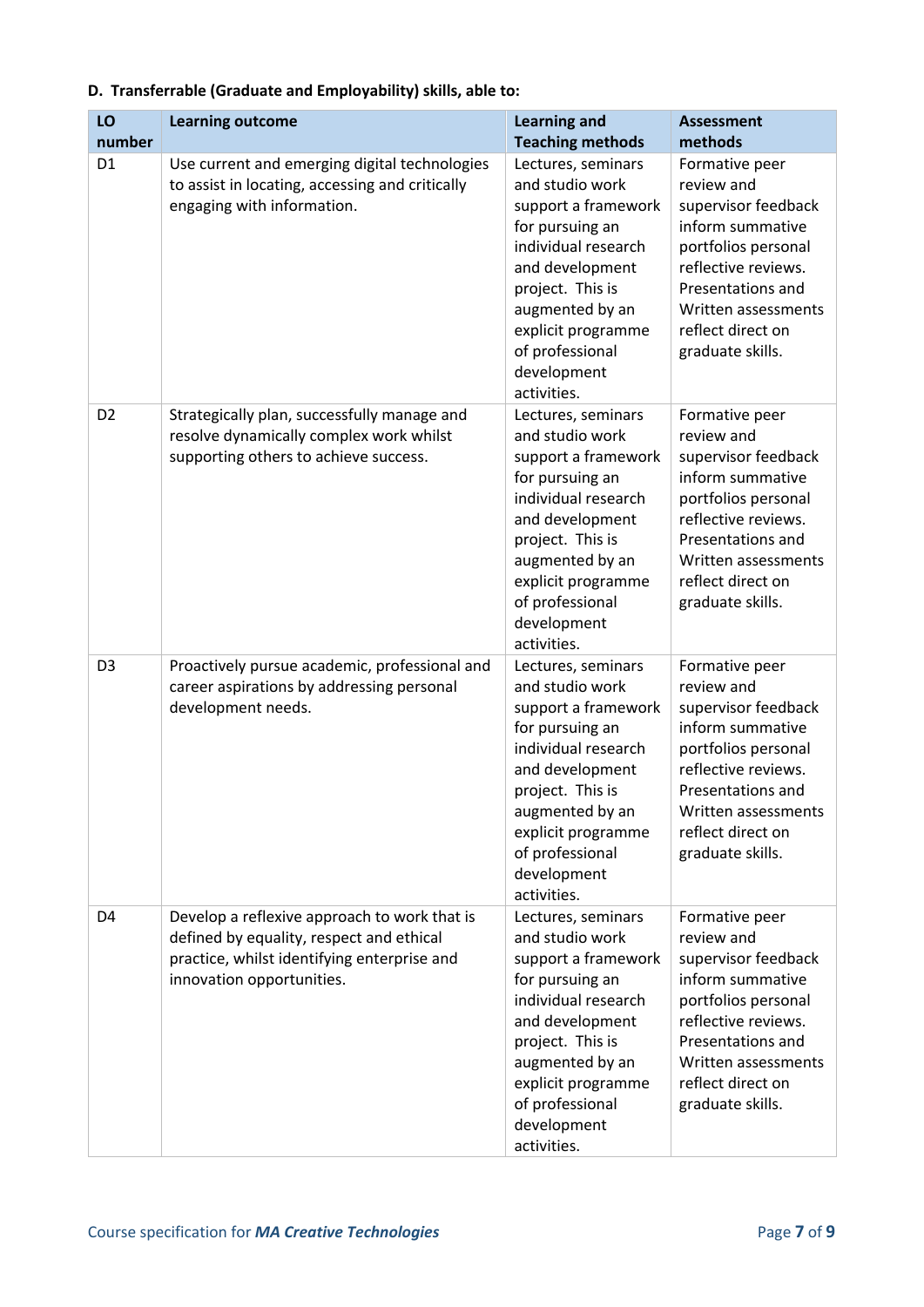#### **Academic Regulations**

The current University of Portsmouth [Academic Regulations](https://staff.port.ac.uk/departments/services/academicregistry/qmd/assessmentandregulations/) will apply to this course.

#### **Support for Student Learning**

The University of Portsmouth provides a comprehensive range of support services for students throughout their course, details of which are available at the [MyPort](http://myport.ac.uk/) student portal.

In addition to these University support services this course also provides access to:

CCI Creative Skills: One to one support sessions and group tutorials in creative software and skills relevant to CCI courses and future careers.

CCI Academic Skills: Access to resources to support learning strategies and techniques through one to one tutorials or group workshops.

CCI Student Support Advisor: Help to find appropriate academic, pastoral or practical support.

Specialist equipment and facilities relevant to the course.

In addition to these University support services this course also provides a framework for students to access other lectures or modules provided within the University. This source of information is then evaluated, synthesised and developed into the final assessments for this Course's modules.

#### **Evaluation and Enhancement of Standards and Quality in Learning and Teaching**

The University of Portsmouth undertakes comprehensive monitoring, review and evaluation of courses within clearly assigned staff responsibilities. Student feedback is a key feature in these evaluations, as represented in our [Policy for Listening to and Responding to the Student Voice](http://policies.docstore.port.ac.uk/policy-069.pdf) where you can also find further information.

#### **Reference Points**

The course and outcomes have been developed taking account of:

- [University of Portsmouth Curriculum Framework Specification](http://policies.docstore.port.ac.uk/policy-217.pdf?_ga=2.168540897.1174490045.1624866767-353504235.1613498042)
- [University of Portsmouth Strategy](https://www.port.ac.uk/about-us/our-ambition/our-strategy)
- [University of Portsmouth Code of Practice for Work-based and Placement Learning](http://policies.docstore.port.ac.uk/policy-151.pdf)
- [Quality Assurance Agency UK Quality Code for Higher Education](https://www.qaa.ac.uk/quality-code)
- [Quality Assurance Agency Qualification Characteristic Statements](https://www.qaa.ac.uk/quality-code/characteristics-statements)
- [Quality Assurance Agency Subject Benchmark Statement](https://www.qaa.ac.uk/quality-code/subject-benchmark-statements) for **Art & Design (2019), Music (2019), Communication, Media, Film and Cultural Studies (2019)**
- [Quality Assurance Agency Framework for Higher Education Qualifications](https://www.qaa.ac.uk/quality-code/qualifications-frameworks)
- Requirements of Professional and/or Statutory Regulatory Bodies: **N/A**
- Vocational and professional experience, scholarship and research expertise of the University of Portsmouth's academic members of staff
- National Occupational Standards

#### **Disclaimer**

The University of Portsmouth has checked the information provided in this Course Specification and will endeavour to deliver this course in keeping with this Course Specification. However, changes to the course may sometimes be required arising from annual monitoring, student feedback, and the review and update of modules and courses.

Where this activity leads to significant changes to modules and courses there will be prior consultation with students and others, wherever possible, and the University of Portsmouth will take all reasonable steps to minimise disruption to students.